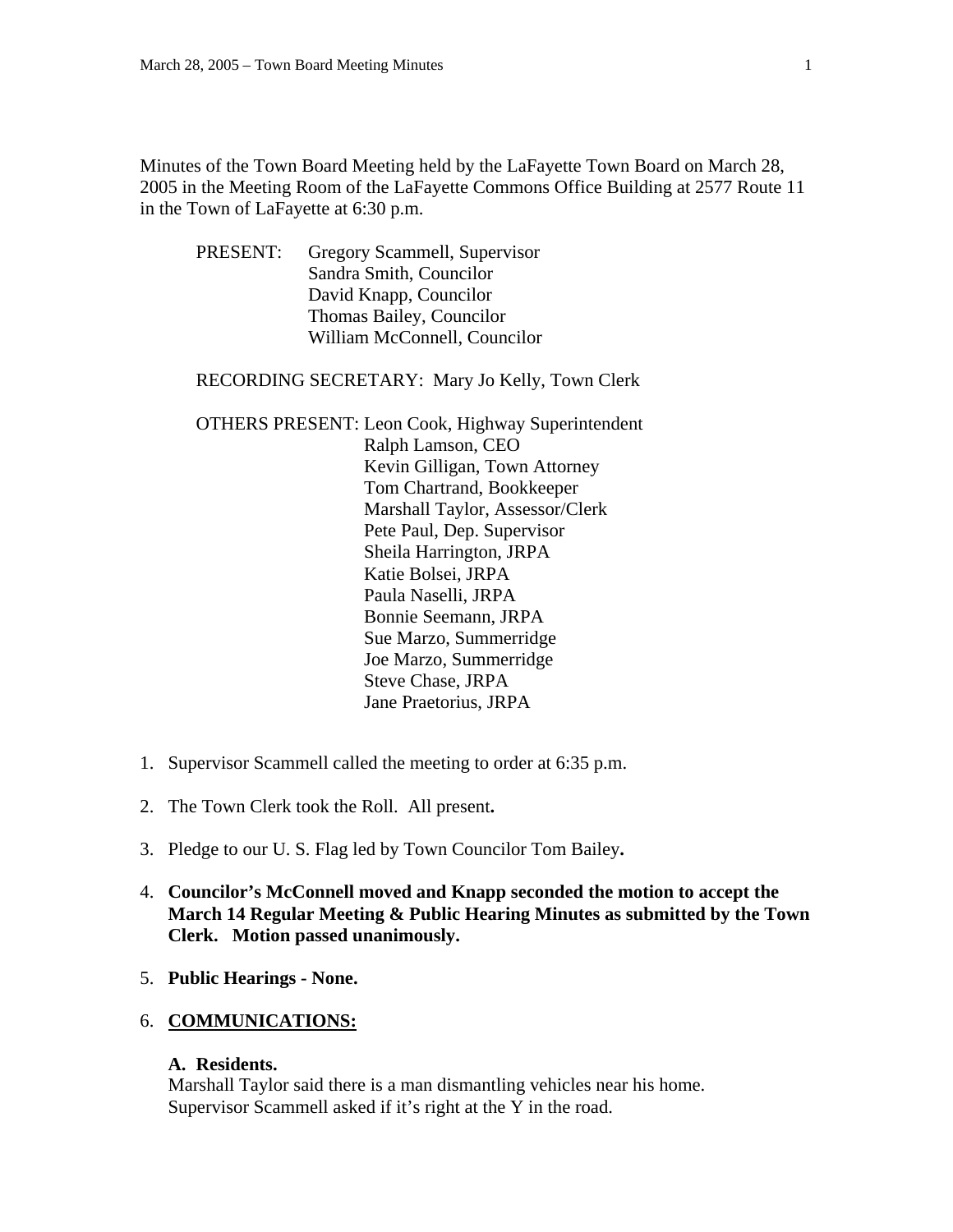Marshall Taylor said yes.

Ralph Lamson asked what the address is.

 Marshall Taylor said it's the Thorpes residence. He wanted to know if this is allowed.

 Supervisor Scammell asked how he knew vehicles were being dismantled there. Marshall Taylor said because he's hauling stuff in there, dismantling it and then removing it.

Councilor Knapp thinks he is doing scrap steel.

 Councilor McConnell asked Ralph Lamson if he will take this information and start the process of looking into it.

Ralph Lamson said yes.

### **B. Syracuse Post-Standard, 3.10.05: January job market report.**

"The area gained 3,200 jobs in January compared with the same month last year, the state Department of Labor said. It represented a 1 percent increase…Unemployment in the area rose to 5.7 percent in January from 5.3 percent in December. But the January rate was a full percentage point below jobless rate in January 2004-6.7 percent…an economist with the Labor Department said the job gains all came from the private sector…Leading the way were professional and business services; private education and health services; leisure and hospitality companies; and the trade, transportation and utilities sector…The Syracuse area unemployment rate in January was slightly above the state jobless rate, 5.6 percent, but the same as the nation's rate.

### **C. Onondaga County Volunteer Fireman's Association: annual fundraising campaign.**

 "The Onondaga County Volunteer Firemen's Association has started their annual fundraising campaign. Our purpose of the Association is to unite Volunteer Firefighters throughout Onondaga and adjoining counties, to maintain a compact representation and centralized agency to consider, agree on and act in unison upon matters relating to the prevention and fighting of fires. To help accomplish these goals O.C.V.F.A. has sponsored seminars, firefighting courses and hands on training. The Association has brought in nationally renowned speakers and has worked with local, regional, and statewide organizations concerning legislation. We were able to purchase a towing vehicle for our 'Public Education Trailer' that was viewed by over 45,000 people in the past year. We gave out two scholarships to area graduates that have volunteered within their communities. Your donation to O.C.V.F.A. will continue to help us promote our programs that benefit our communities. If you would like to advertise in our annual journal, please submit your ad along with your donation…"

Supervisor Scammell asked if this is something we can do.

 Tom Chartrand said if the Board wanted to put an ad in their paper they could but the Board could not donate directly to the organization.

 Supervisor Scammell asked Ralph Lamson if he knew anything about this organization.

 Ralph Lamson said it's all the volunteer departments in the county and they get together one weekend in the summer and have a convention.

Leon Cook said they usually hold it in Syracuse but this year the state convention will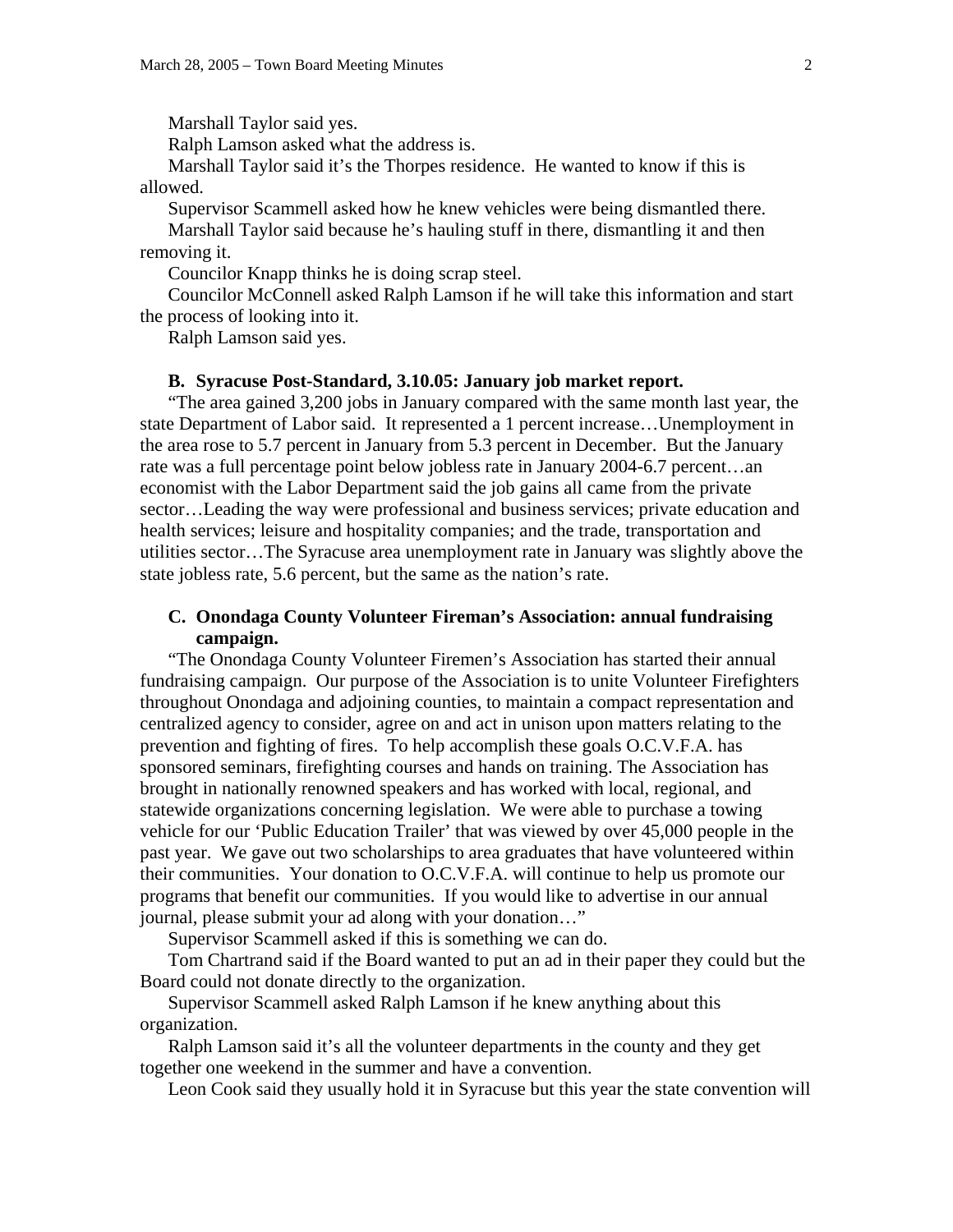be in Lake George.

 Supervisor Scammell asked Pete Paul if he knew anything about it. Pete Paul thinks it's the county level versus the state level. Supervisor Scammell asked if there was any interest in this. There was none.

# **D. Empire State Development (NYS Assemblyman Jeff Brown): town grant approved (2).**

 "This communication is to inform you that the final payment for the above referred grant project has been approved by the Empire State Development Corporation and \$1,785.71 is now in the process of being paid to the Town of LaFayette…"

### **E. Onondaga County Department of Personnel: payroll certification.**

 "We have certified your payroll for the period ending January 1, 2005, in accordance with Section 100 of Civil Service Law through December 31, 2005 with the following exceptions: 1) Position #2800-022 – Albert Miller, Bingo Inspector – on roster; not on payroll. 2) Position # 2802-009 – Leon M. Cook, Laborer – on roster; not on payroll…."

Tom Chartrand said he has taken care of this with a letter to them.

### **F. Onondaga County Supervisors Association President Robert DeMore: Snow contract.**

"At our monthly luncheon meeting on March  $15<sup>th</sup>$ , 12 Town Supervisors and 1 Town Highway Superintendent who were present at the meeting, voted in favor of the following proposal in response to the County's most recent offer for a new Snowplow Agreement:

- 1) The base price for the coming winter would be \$5,500 per mile.
- 2) That the base price would be adjusted upwards each year by three percent (3%).
- 3) There would be no adjustment for fuel oil  $\&$ /or salt increases.
- 4) The contract would run for three (3) years.

 I attach a copy of a Resolution passed by the Towns of Marcellus and Salina. Salina has forwarded their Resolution onto the County Executive's Office and we should all do that if our Boards agree with the proposal. We also agreed that this proposal should be in a form of a Resolution by the Town Boards. The tentative meeting for the Emergency Management Session will be on April  $5<sup>th</sup>$  and  $6<sup>th</sup>$  at 10:00 a.m. at the Solvay Fire Department…."

 Supervisor Scammell said Otisco, Skaneateles, Van Buren, Salina and Marcellus have all passed this.

Tom Chartrand said since the letter, Fabius has passed it too.

Supervisor Scammell asked the rate now.

Leon Cook said \$4,300/mile.

Supervisor Scammell said it's quite a jump from \$4,300 to \$5,500.

Councilor Knapp asked if the county has made a proposal.

Tom Chartrand said about 1 ½ months ago the county sent out one for \$4,800/mile for a 5-year contract stating the responsibilities of the town and county.

Councilor Knapp asked what he thought of that proposal.

Tom Chartrand felt it was a poorly written contract.

Councilor Knapp noted there are no fuel or salt adjustments in this one.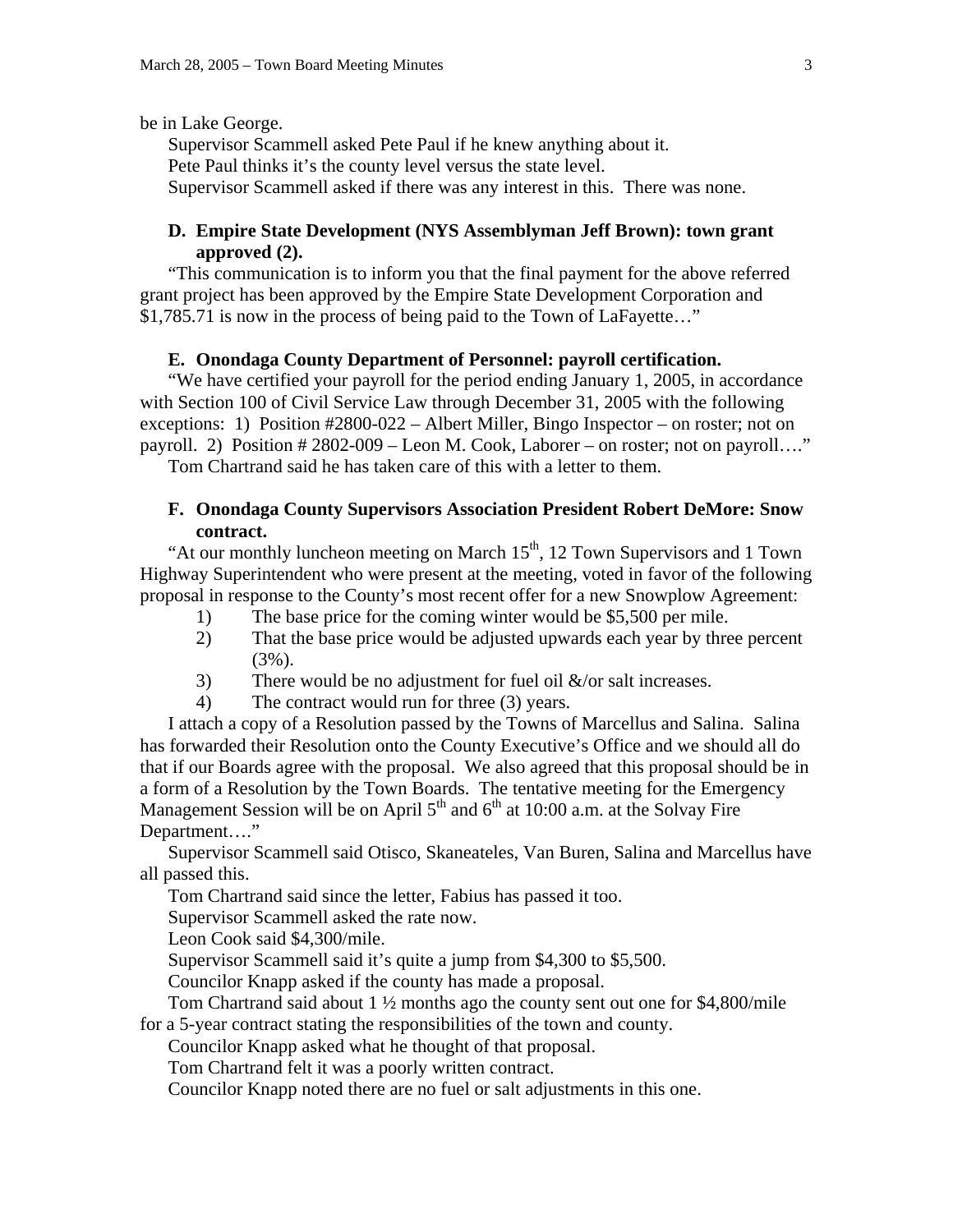Councilor McConnell asked Leon Cook what he thought of this proposal. Leon Cook thinks this \$5,500 and 3% every year after is about what we are looking

for. Most everybody claimed that is what it costs them.

Councilor McConnell asked with fuel prices the way they are, why was this included? Leon Cook said the county had said anything over a 20% increase, they would

compensate you for so you weren't gong to be getting anything anyway. You would also have to keep records of the fuel, etc.

Tom Chartrand said they took a 3% adjustment from the last time the contract was really looked at in the 80's and came up with the \$5,500 seeming to be fair.

Supervisor Scammell asked the price of fuel this winter compared to last winter.

Leon Cook said the price of fuel now is almost 50 cents/gal. more.

Tom Chartrand told him they just got a price of \$1.79.

Leon Cook said it's doubled from 2 ½ years ago. Who knows what is going to happen. He's looking for the barrel price to go back down as soon as spring comes.

Councilor Bailey asked if a 3-year contract is a typical lifespan of a contract.

Tom Chartrand said you can't enter into a contract for any longer than 5 years.

Leon Cook said the county would like to get a contract for about 3 years so they don't have to negotiate it every year.

Councilor Knapp said and it allows them to budget too.

Leon Cook asked if the Board has to send something in if they agree with this. Supervisor Scammell said yes.

Leon Cook thinks we should be alright with the \$5,500.

Supervisor Scammell doesn't think there have been any negotiations on this with the county.

Leon Cook said they usually talk about it at the Highway Superintendent's Meeting. The county usually has 5-8 people come to the meetings. At their March meeting they were going to discuss the snow contract and nobody showed up from the county.

Tom Chartrand thinks another reason for wanting a resolution from the Board is because the Supervisor's Association isn't really a Board and doesn't really get anywhere when they suggest something like this to the county.

Councilor Knapp believes this shows solidarity amongst the towns.

Pete Paul asked if this only discussed the increase in costs or the whole contract. Supervisor Scammell believes it's the whole contract.

Pete Paul asked if there wasn't something about termination in there that was a concern.

Leon Cook said they have already taken that out of the contract.

**Councilor's Knapp moved and McConnell seconded the motion that the Town Board of the Town of LaFayette resolves that they are willing to accept a contract with the County of Onondaga for snow plowing of County roads with the following conditions:** 

- **Contract for three years.**
- **Starting at \$5,500 for the first year**
- **3% escalation clause for each successive year.**
- **No adjustment for salt or fuel.**

**Motion passed unanimously.**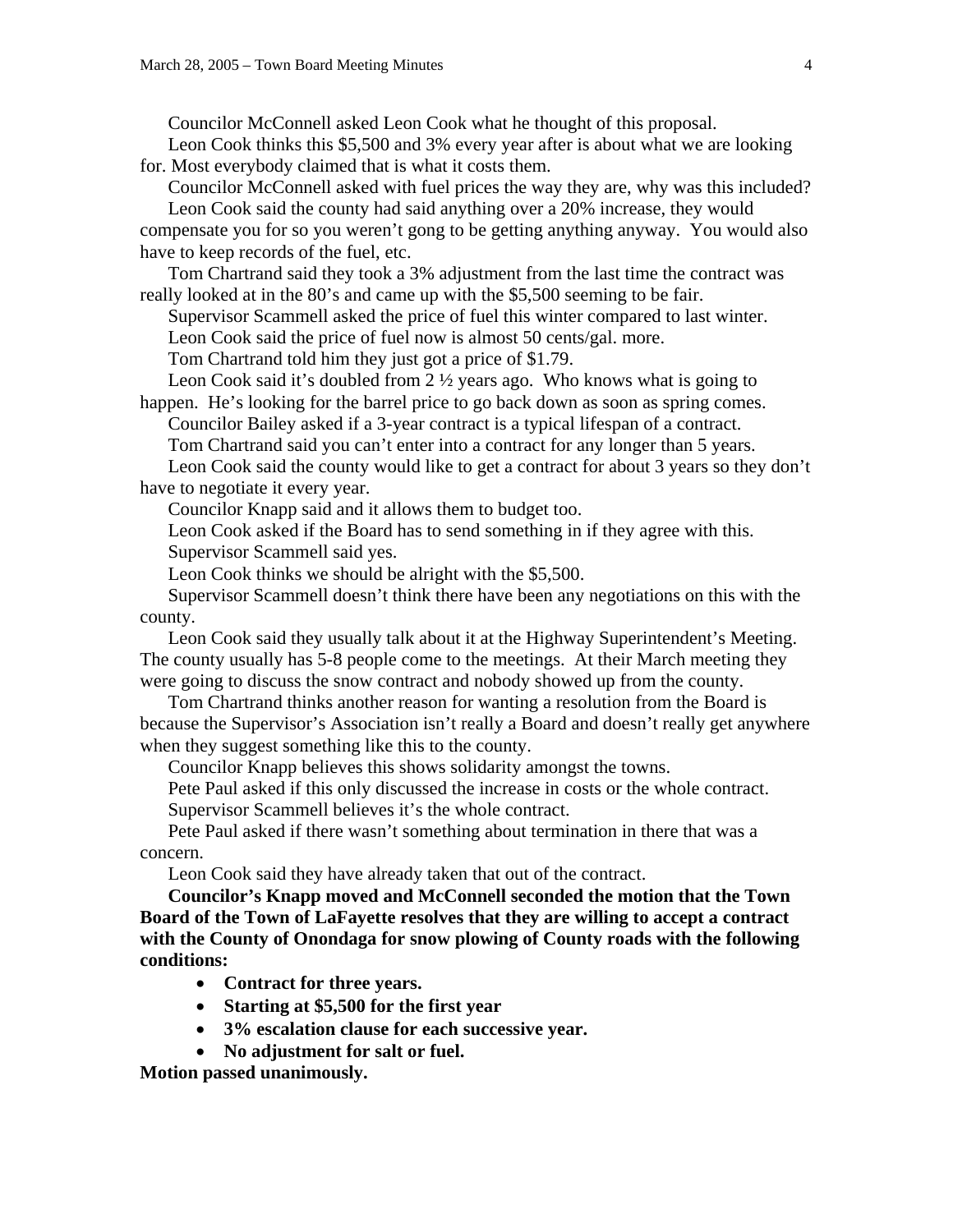#### **G. Onondaga County Health Department: 2005 Rabies Vaccination Clinics (2).**

 Supervisor Scammell noted the closest clinics will be held at Meachem Rink on April  $4<sup>th</sup>$  and at Tully Fire Dept. on June  $20<sup>th</sup>$ 

## **H. Pitney Bowes: DM400 Series Digital Mailing System.**

"…I have recommended to Mary Jo that the town, retire the machine they are currently operating, and move into the new, updated technology that Pitney Bowes Inc. has put out; the new DMtm series machines are digital and fully compliant with all of the USPS regulations in regards to the meter migration currently in effect…"

 Supervisor Scammell reviewed the current situation and the features of the new machine being proposed.

 Mary Jo said the representative said this newer model would cost us just about what we are paying for the current postage machine which is \$145/month.

Tom Chartrand said that sounds about right.

Mary Jo would recommend going with the 10# scale for a price of \$149/month.

**Councilor's Bailey moved and Knapp seconded the motion to lease the DM400 Pitney Bowes Postage Machine with the 10# scale for a cost of \$149/month for 51 months. Motion passed unanimously.** 

**I. John Dunkle, Dunn & Sgromo Engineering: SPDES summer intern request to CNYRPDB.** 

 "Thank you for calling regarding the Town of LaFayette's outfall mapping process. We have completed a preliminary field inventory of all the Town drainage facilities, and have enclosed copies of the areas in the SUA. A few culverts and roadside ditches discharge directly to the waters of the U.S. There are also two private trailer parks within the SUA that have not been investigated.

 We would like to request the CNYRPDB consider providing the Town of LaFayette with summer intern assistance in documenting and mapping these facilities in accordance with DEC requirements…"

### **J. Other.**

### 7. **SPECIAL REPORT: None.**

### 8. **REPORTS:**

# A. **DEPARTMENTAL** (4<sup>th</sup> Monday).

- **1) Building & Zoning Code Enforcement: Ralph Lamson & Jack Sutton.** 
	- **a) Junk vehicle status prioritized (multiple vehicles & long standing (apparent) violations) spreadsheet listing (in process).**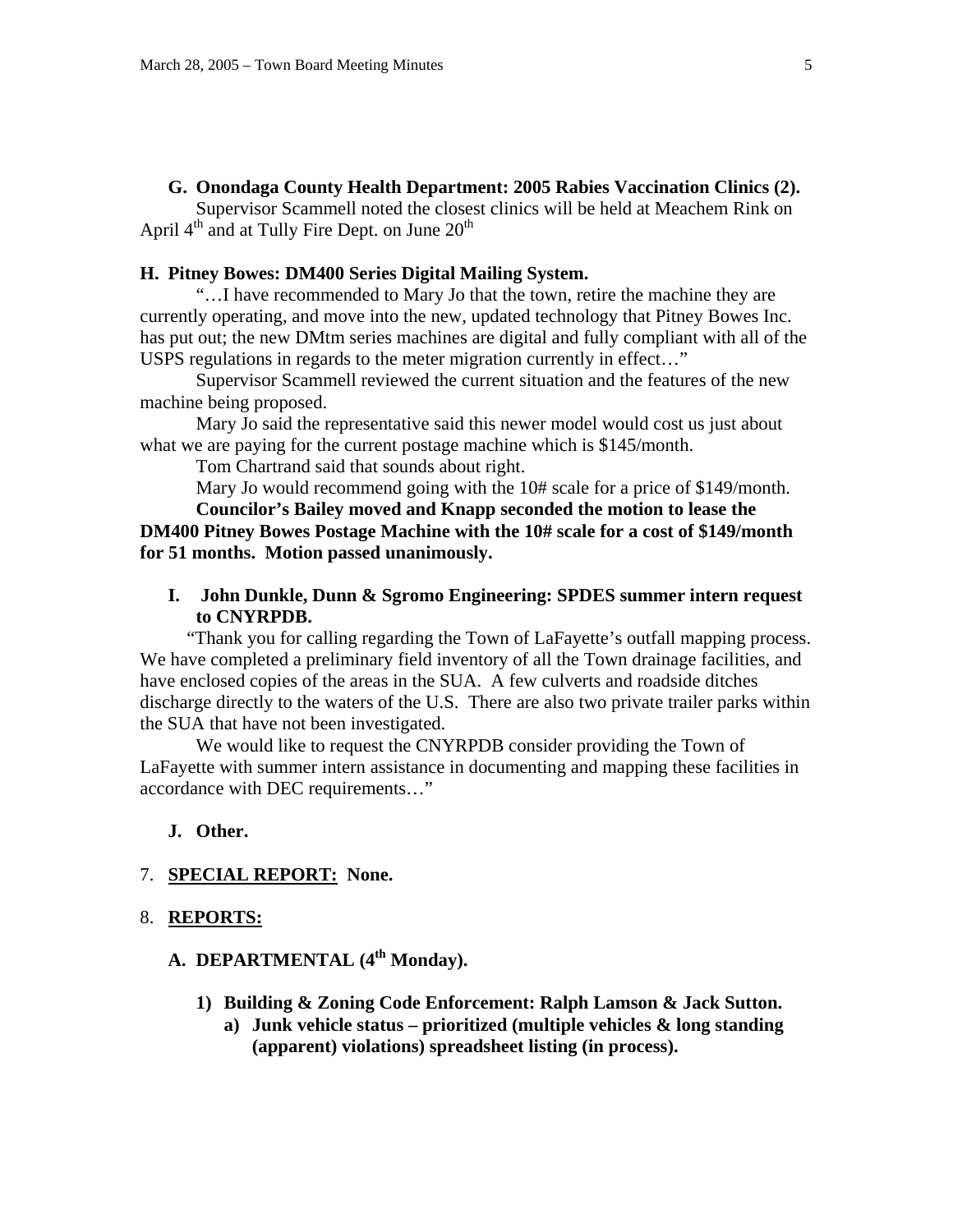- **1. 2774 LaFayette Road, 1/2mile North of Route 20. Abandoned red auto on east side. Notice sent.**
- **2. 2300 2330 Route 11 South, across from LaFayette Rural Cemetery, multiple autos & properties.**
- **3. Route 11N (just north of town offices) 2 autos, visible from LPL parking lot.**

### **b) House attachments & additions.**

Supervisor Scammell noted Mr. May is due in court this Wednesday.

 Councilor Knapp said he discussed this with the court and was advised the court is planning on pursuing enforcement. There was an assumption that an appeal was done which wasn't. Even though they are appealing it now, the court can still go forward.

 Councilor Bailey asked if there had been any attempt at all to remove the trailer. The residents said it's still there and there hasn't been any attempt to remove it.

- **2) Dog Control: Sue Snavlin & Madeline Despres.** 
	- **2005 NYS Ag & Markets injured dogs.**
- **3) Highway Superintendent: Leon Cook.** 
	- **2005-2010 Snowplow Agreement.**

 Leon Cook said for February and March through today, they have taken 43 trips around the town. They have had to go around three times on some days. Sometimes the road would get slippery awfully quickly. The closest he can estimate from February to now is that they used 2,541 ton of sand mixed three to one mix. They will have enough sand but not much left over this year. They had one truck get stuck on Berry Road. He has to see if he can get the county to do something about the steep drop-off from the pavement up there. They took the loader up and got the truck out. Thursday, they had between 4 and 7 inches of snow in different parts of the town. Truck 6 came off Webb Rd. and was backing up from Norman Drive to clean out the intersection when it started to slide and went into the ditch. They got it out with the loader too. They had 2 wheels that kept sliding on truck 6. This has been taken care of. Other than that, everything went pretty good except on March 1st at about 8:00 p.m. He got a call from the county and they said the Sheriff's Dept. had a car on Dodge Rd. in the ditch. A tow truck that came to tow the car out was also in the ditch and they needed a sander down there. He went to sand it and stopped at the top of the hill first. It looked O.K. to go down. He sanded heavily as he went down the road. Mr. Bush was coming up the hill and he slid over against the Sheriff's car. Everything was going good until he got to where Mr. Bush and the Sheriff's car were and then he started to slide. His truck made a slit on Mr. Bush's vehicle. They made out a report and he called it in to the insurance company the next day. He found out from the insurance company that if the town is out sanding or plowing, they are not liable under NYS Law. Dodge and Coye Roads are the worst roads.

 He went through the overtime for the winter of 2003-2004 compared to 2004-2005. Although they have gone around a lot more trips this year, they have a lot less overtime.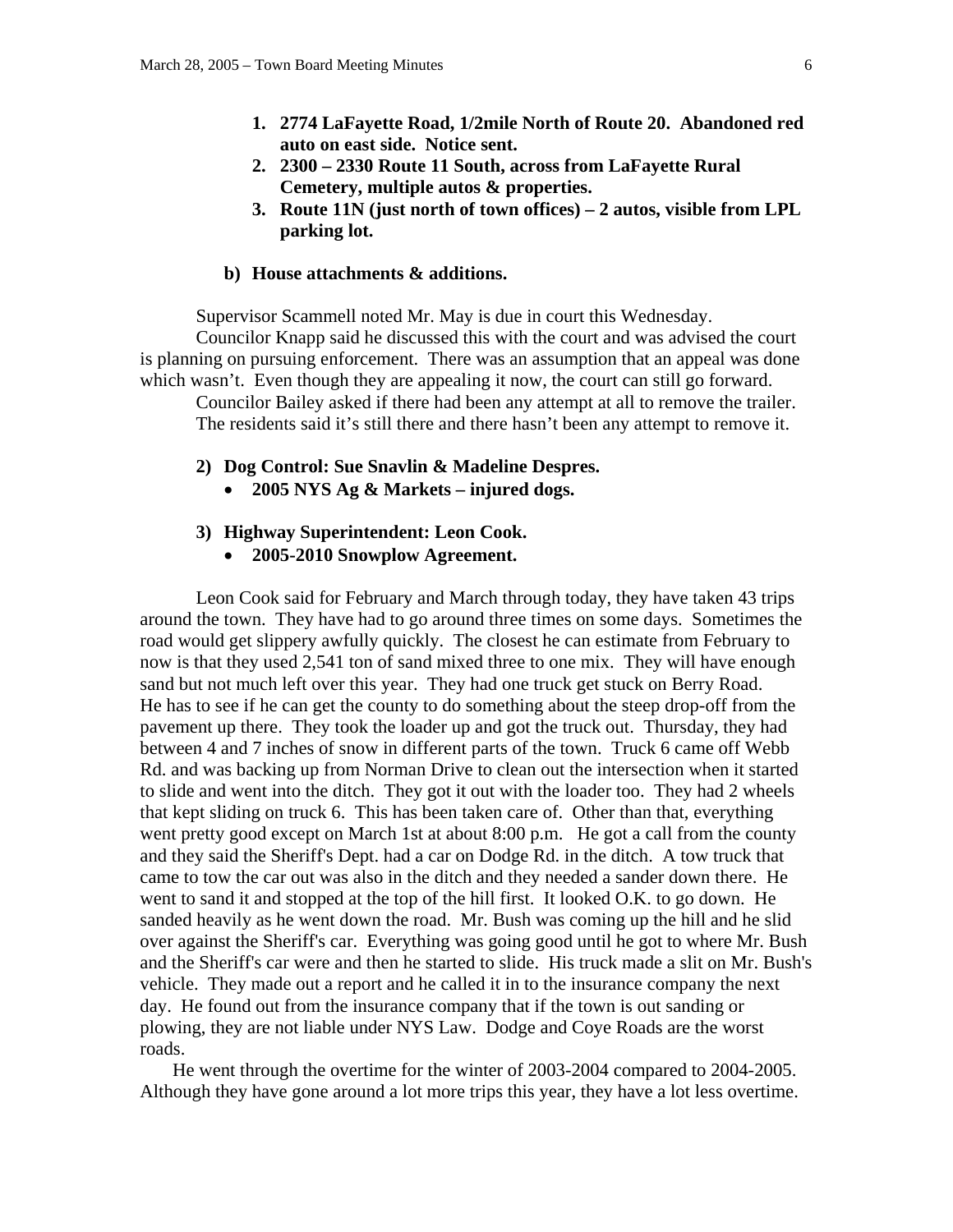Most of the work came out to be on straight time.

 He's getting the price on one 10 wheeler on state bid. He is going to trade the '90 International in. It's starting to nickel and dime us and it's a good time to get rid of it. The loader is a '91. We have gotten a lot of hours on it. These are two items he wants to get into the budget next year.

Councilor Knapp asked if he is looking to buy or lease.

Leon Cook said he would lease the truck.

 Supervisor Scammell said he received a call from a resident at 5135 Otisco Rd. who is concerned about the road eroding away near his house. He is concerned the water is eroding the road around the pipe.

 Leon Cook said that is a county road so he will contact them to let them know about it.

 Supervisor Scammell said he and Leon met about the radio frequency. They had indicated they met with the school who has said they are O.K. with it now as they have addressed the school's concerns.

 Leon Cook said he will see Danny Sawkins tomorrow and can check it out with him. He said Fabius is going along with this. It's not a sure thing right now that they will take it over. They are looking for an O.K. to explore how it would work for them. There are several other frequencies they are checking into too. They are applying for a big grant to make this work. If they don't get the grant, it won't work.

 Councilor Knapp would like to be sure they don't take it over and then maybe not have room for us on it.

 Leon Cook said they said if this frequency is exactly what they want and if a problem arises, they will absorb the cost to set the town up with a whole new system.

Councilor Knapp asked if the bus garage is O.K. with this.

 Leon Cook said after Dan Sawkins got done talking to them, he said he was O.K. with it.

 Councilor Bailey said from what he understands this is a part of Homeland Security. They are pushing for each county to have an OCICS system in case of an emergency. It is to allow cross communications throughout the state in case of an emergency. He thinks for the benefit of the town, we should reserve the right to have an ultimatum so it doesn't interfere with the Highway Dept. or school transportation communications.

 Kevin Gilligan said what they said sounds reasonable but he doesn't see it anywhere in the agreement they submitted. He would indicate that the agreement should be better written.

 Supervisor Scammell said if we are not sure what the agreement says, we shouldn't sign it. We can contact them and ask them to submit a new agreement which is clearer or we can ask Charles Gabriel to come to our next meeting to discuss this.

Councilor Bailey would like that as he has some questions.

 Supervisor Scammell will contact Charles Gabriel to see if he or a representative of the group can attend our next meeting.

# **4) Justice: Malcolm Knapp & Maureen Perrin.**

### • **Copier – installation.**

 Supervisor Scammell said this has changed from the last contract the Board approved. He thinks this one is less than what the Board approved before. This one is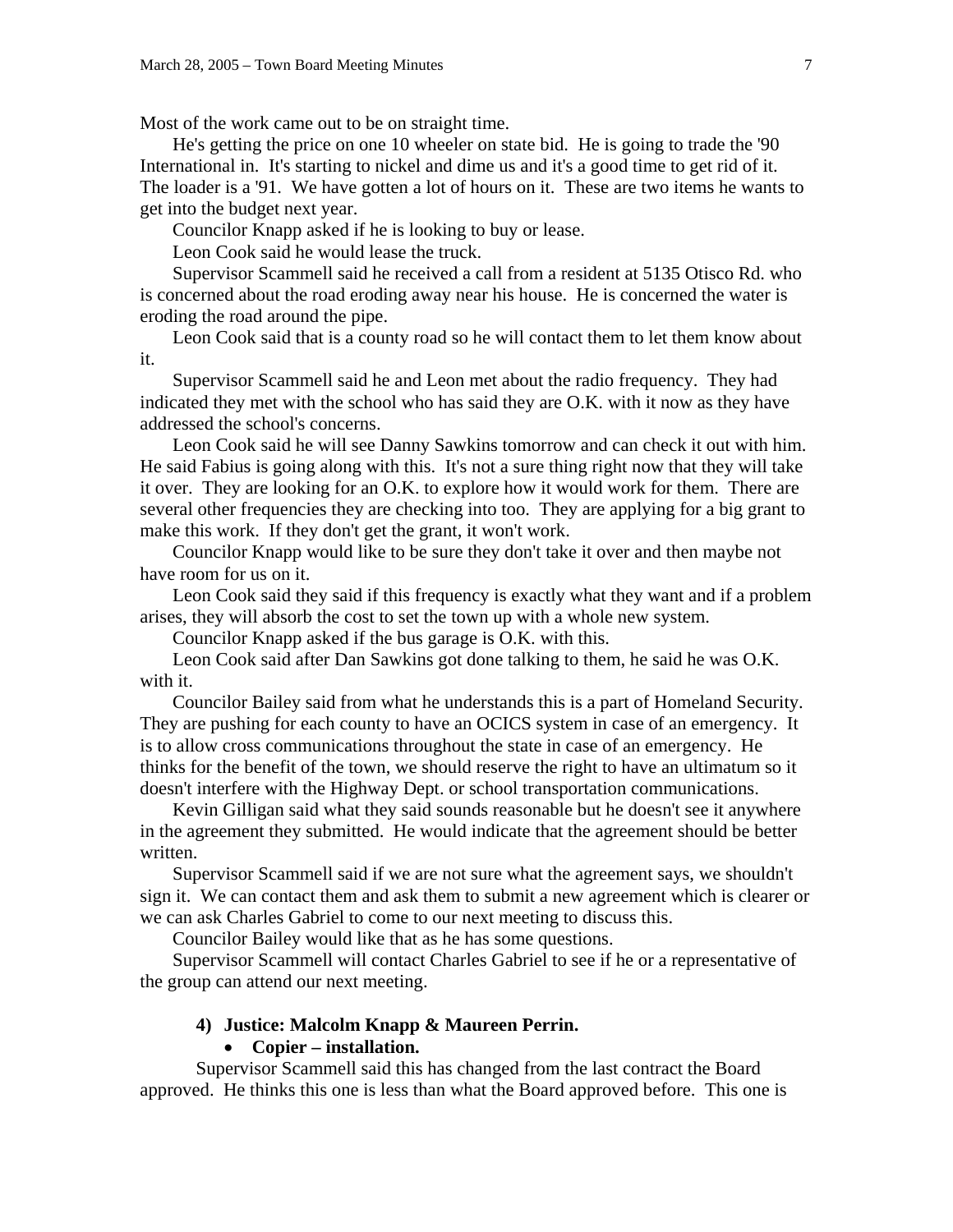for \$69.50 a month and the one the Board approved was \$73.81 a month.

 **Councilor's Knapp moved and McConnell seconded the motion to authorize the Supervisor to sign the copier contract for the Justice Department in the amount of \$69.50 per month. Motion passed unanimously.** 

It was noted this copier is the same machine as the one previously approved.

#### • **February Report.**

A written report was submitted.

### **5) Library Director: Scott Kushner.**

#### **6) Recreation Director: Regina Reinschmidt.**

A written report was submitted for February. Councilor McConnell said he attended the CPR Course and it was outstanding.

#### **7) Town Clerk: Mary Jo Kelly.**

• **February Report.** 

A written report was submitted.

- **8) Town Supervisor: Greg Scammell.** 
	- **a) Intermunicipal Cooperation & Consolidation 2005 Onondaga Citizens League study.**
	- **b) HAVA.**
	- **c) Apulia Road property flooding & ice buildup: Awaiting SEMO grant application.**
	- **d) Forest Tent Caterpillar aid request to Onondaga County & NYS: Awaiting response from Onondaga County or NYS.**
	- **e) February Report.**

A written report was submitted.

- **B. Committee (2nd Monday).** 
	- **1) Communications & Technology (MF/PK/MJ/MT/GS).** 
		- **a) Town Website & email (new email(s) code enforcement) Digital Towpath evaluation.**
		- **b) New server applications (MS Office, pictometry, town website).**
	- **2) Emergency Response (TB/BM).** 
		- **a) AEDs (Defibrillators) (TB).**
		- **b) LFD exhaust vents grants available?**
		- **c) OCSD services/local law enforcement contract.**
	- **3) Employee Policies & Benefits (MJ/SS/MD).**
	- **4) Environmental & Conservation Advisory Board.** 
		- **Forest Tent Caterpillar & Gypsy Moth infestation funding sources/grant(s) sought.**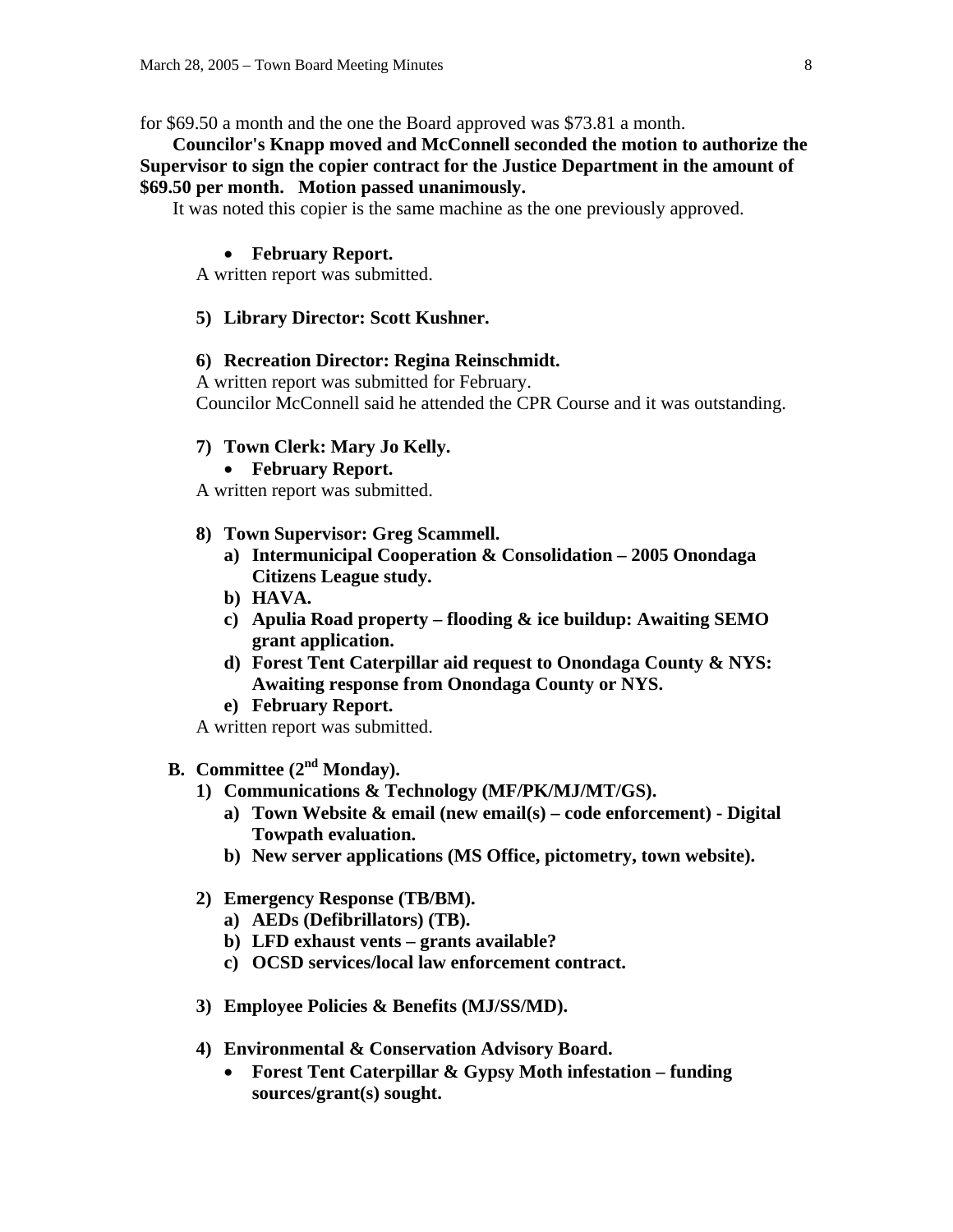Supervisor Scammell said he is still waiting for responses. He did hear back from Assemblyman Brown.

 Councilor Bailey said there is no guarantee the first application will be 100% effective.

 Supervisor Scammell believes we may be sending out mailers to those property owners involved.

 Marshall Taylor asked how you will separate the people out who don't want their property sprayed.

 Councilor Knapp said we will just be sending out a notice to the property owners involved telling them who they can contact if they would like their property sprayed.

# **5) Highway (PP/LC/DK/SP/CP).**

#### **6) Physical Plant (HS/DK/BM).**

- **a) LaFayette Community Center: Evaluate, propose & estimate solution to ice buildup over kitchen area. Deferred until later this year.**
- **b) Light for illumination for Town Offices U.S. flag (completed).**
- **c) Town offices temperature controls (Upstate Temperature Controls proposal).**

 Supervisor Scammell said the temperature controls at the town offices run about \$190/unit.

Councilor Knapp asked if the building is set up so we can have zones like this.

 Supervisor Scammell said yes in the sense that we have thermostats in the Meeting Room, Town Offices, etc.

 Councilor Knapp said the one at the Community Center seems to work well now. He knows Fred Groth went back and worked on it a little.

 **Councilor's Knapp moved and Smith seconded the motion to purchase units from Upstate Temperature Control for less than \$200 per unit. Motion passed unanimously.** 

Supervisor Scammell will follow-up on this.

#### **d) Ice buildup on SW inside corner – heat tape installation.**

 Councilor Knapp said since ice isn't a problem right now, Fred Groth would like to wait until a warm day to do the heat tape installation.

### **e) Heat pump – repair casing/condenser motor (Upstate Temperature Control).**

Supervisor Scammell said this has been repaired.

### **f) General office cleanup for Earth Day, 2005.**

#### **g) Water.**

 Mary Jo said Scott Shute advised the water is O.K. and the signs can be taken down that say not to drink the water. He would recommend installing a smaller tub for the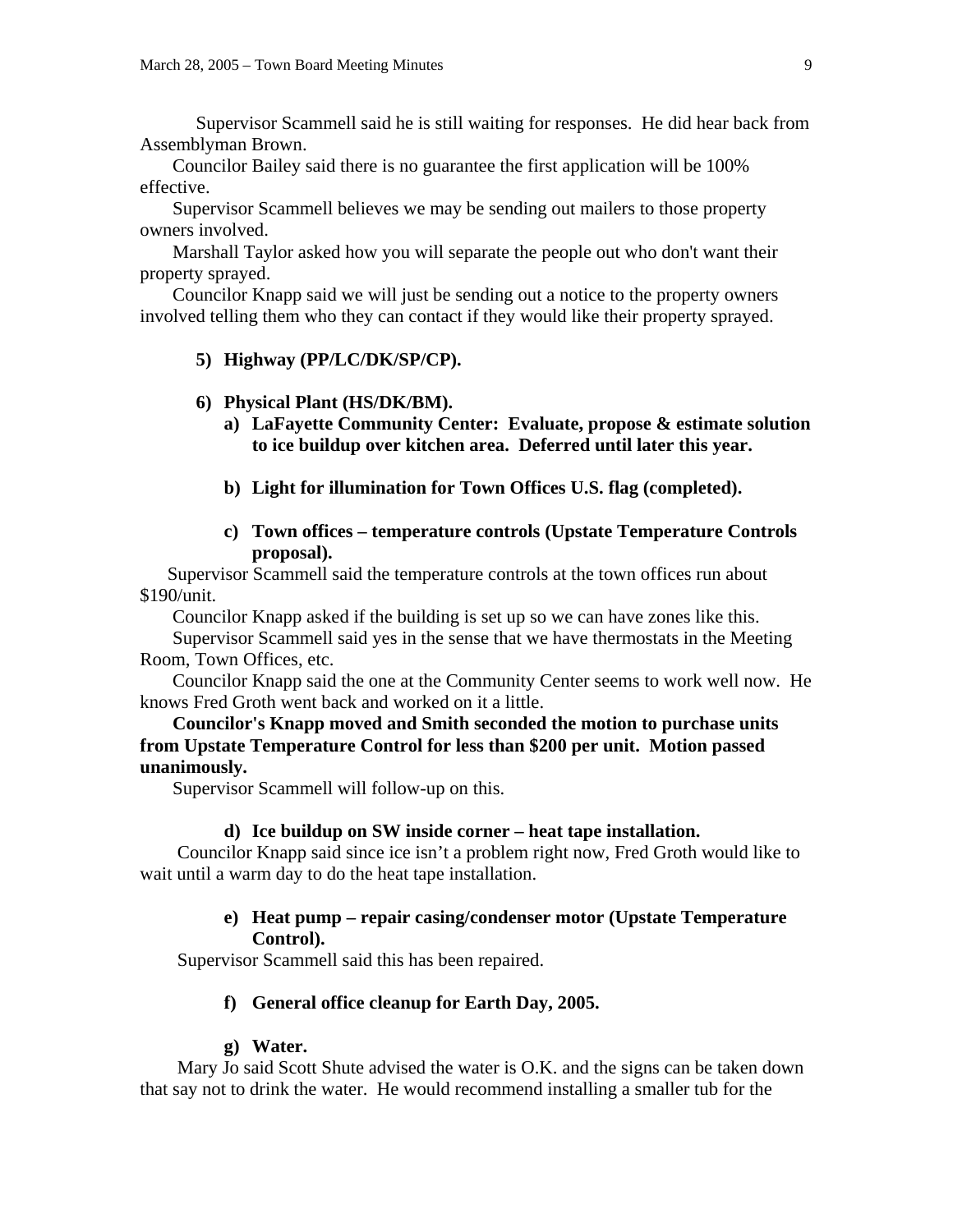chlorine as the one we have now is so big the chlorine sits too long and looses its strength as we don't use enough water in the building. He said it would be under \$200 for the smaller tub and the installation of it.

 **Councilor's McConnell moved and Knapp seconded the motion to purchase a smaller tub and install it to hold the chlorine for the water system at the LaFayette Commons Office Building for \$200 or less. Motion passed unanimously.** 

# **7) Recreation & Youth (DK/SS/RR).**

# **a) Bailey Park.**

**1. Charcoal grills. Order & install (Spring, '05).** 

 Councilor Knapp said for Stafford Park he will meet with Jerry Marzo who oversees it and he can recommend how many are needed.

 Councilor McConnell asked if we will be checking out the estimates for the pavilion for Bailey Park and the fields by the LaFayette Inn.

The Board was in agreement to review estimates.

 Councilor McConnell will check on this and talk to Jerry Marzo about it. He will get an email out to the Board this week.

# **2. Pavilion (YCIP, local estimates).**

- **b) LaFayette Beach.** 
	- **1. Survey/transfer LaFayette Beach from LCC to town.**
	- **2. Options for limiting vandalism (lighting, etc.).**
	- **3. Options for noise control from lacrosse box reinforced panels.**

# **c) Stafford Park.**

• **Lacrosse facility – estimates (\$5K – materials only), (re)location possibilities.** 

# **8) Safety (TR/SS/LC/RR).**

 Councilor Smith said they have discussed the smoke detectors at their Safety Meetings for the LaFayette Commons Office Building and the Community Center.

 **Councilor's Knapp moved and McConnell seconded the motion to purchase 20 battery operated smoke detectors for the LaFayette Commons Office Building and the Community Center. Motion passed unanimously.** 

**9) School District liaisons (BM/PP).** 

# **10) Senior Transportation & Housing (GS/BO).**

- **Grant from Assemblyman Jeff Brown. Application submitted, awaiting payment.**
- **Transportation options (PP/GS).**

# **11) Service Awards (DK/BM/JS/GH).**

**a) LFD feedback.**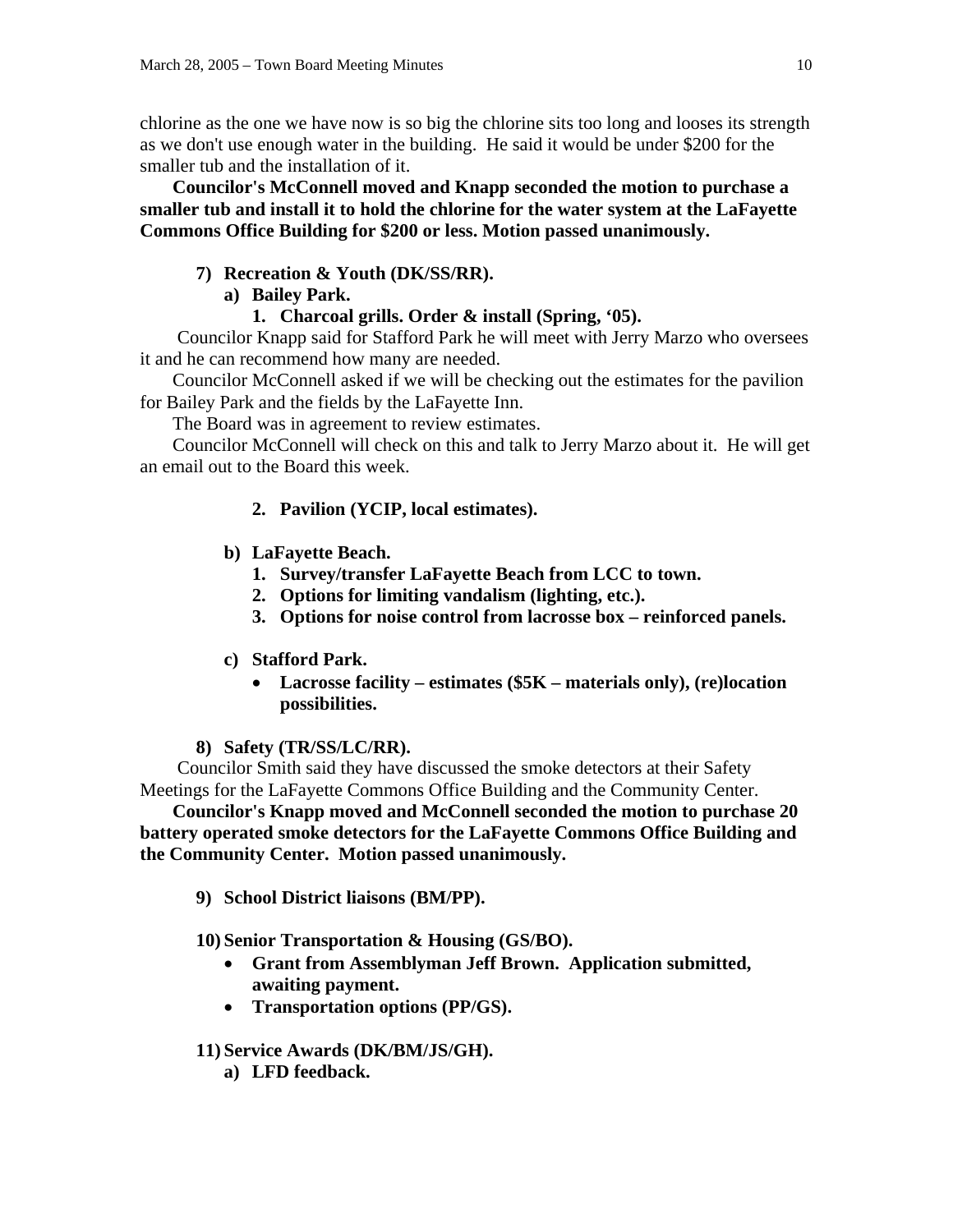**b) Amendment to Fire Service Award Program – November, 2005 ballot?** 

### **12) SOTS & OCRRA Liaison (DK/BM).**

### **13) Water (GS/SS).**

**a) U.S. Army Corps of Engineers/Jamesville Reservoir – Preliminary Restoration Plan complete, seeking nonfederal (NYSDEC) cosponsor for 33% share of \$7.2M.** 

 Supervisor Scammell said regarding the Jamesville Reservoir, he had a conference call with Assemblyman Brown and the Regional Director of the DEC and they will be providing some information on this. They will be getting back to him regarding what they mean by the 33% of the 7.2 million. He doesn't know if it's volunteer hours, etc.

### **b) Village of East Syracuse Water District**

## • **Meeting with Village of East Syracuse and affected customers/residents.**

 Supervisor Scammell believes the date it will terminate is June 18th. He plans on having a public meeting with those people sometime during the third week in April about this and to discuss what can be done in the future.

### **c) Hamlet drainage study – request submitted to NYS DOT.**

### **14) Zoning Review (GS).**

- **a) Jamesville Reservoir Preservation District/JRPA change request proposals.** 
	- **Boundary map.**
	- **Lot size 3 acres.**
	- **Housing to include permanent basements.**
	- **Height & lighting within current parameters.**
	- **No cul-de-sacs.**
	- **No public access to Jamesville Reservoir.**
	- **Boat compliance speed & noise parameters.**
	- **Grant opportunities.**

Supervisor Scammell said he had Marshall Taylor create a map of the area that was discussed. He received a letter from Ralph Lamson on this which states:

 "I would like to discuss my reasons why a new zoning classification not be set up around the Jamesville Reservoir. The lot size of 60,000 square feet was decided on a few year years ago after input from a wide range of people. Town Boards, Code Enforcement, Developers and town residents all had input in this matter. To change the lot size to a three-acre parcel would make over 75 lots around the Reservoir nonconforming. One reason for our Zoning Ordinance is to limit nonconforming uses and lot sizes. This new lot size would be in direct conflict with the intentions of the Zoning Ordinance. There are only two lots on the reservoir besides Mr. Cohens (who is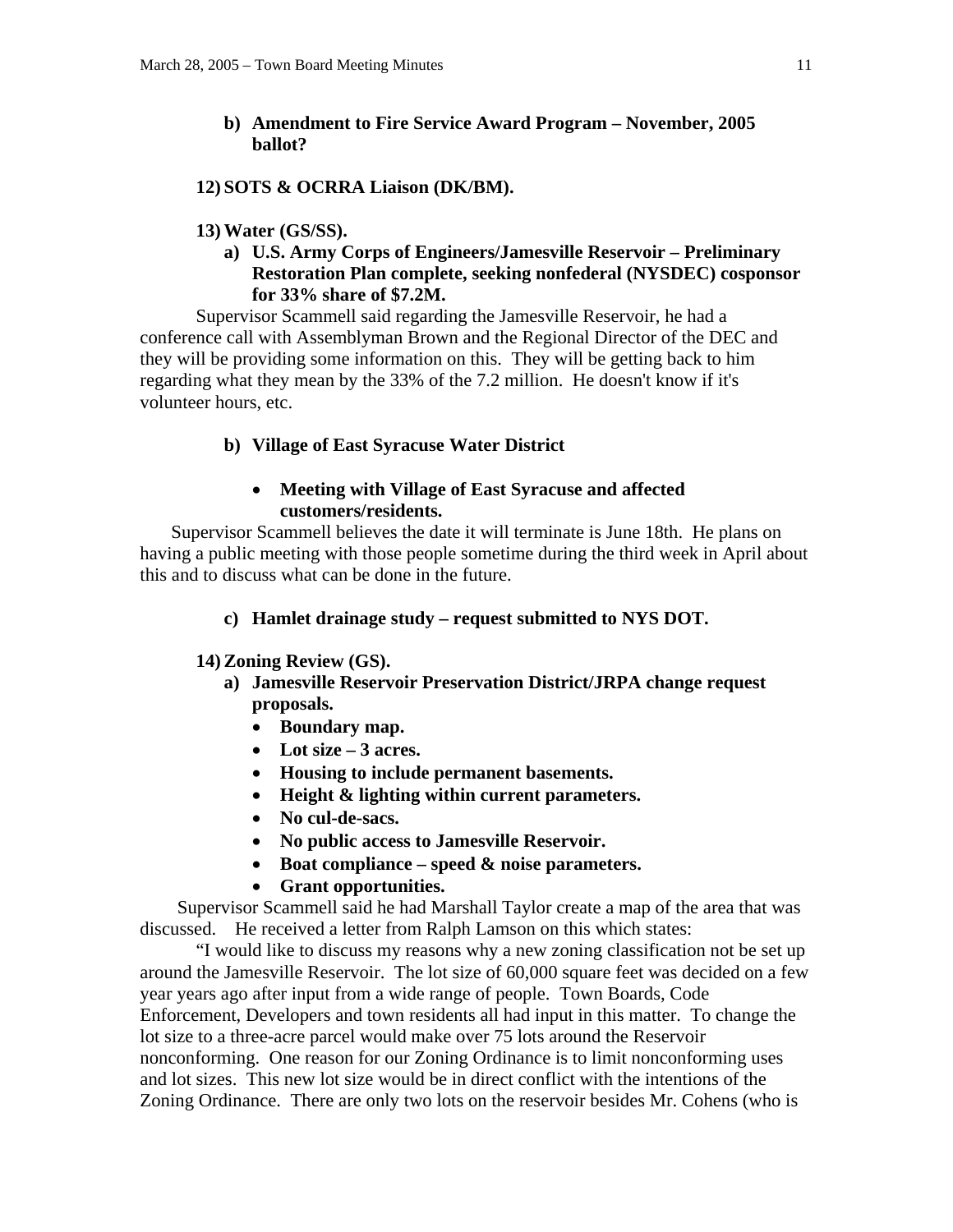in front of the Planning Board) that would be able to subdivide. This new zone would be put into place to limit two land owners on the reservoir and a few parcels on the east side of Route 91 that have no affect on the reservoir.

 The requirement of a permanent basement is not a zoning issue, but a Building Codes one and goes against the new State Building Code. The state has gone to the new code (with a lot of time and energy) to allow people to have more flexibility in the way they build their houses. Any local law that is more restrictive would come under serious scrutiny by the state.

 The Town Board is reviewing the cul-de-sac issue at this time. The elimination of a cul-de-sac in any zoning district would limit many parcels in their development due to the topography of the Town of LaFayette. This issue should not be eliminated or controlled by a certain distance, but left up to the control of the Planning Board. Trying to put boat compliance under zoning is not a viable option. Code Enforcement is not a Peace Officer and would have no viable means to enforce such a thing.

 The Jamesville Reservoir would actually be helped by more subdivision in the area rather than harmed. The Planning Board oversees that the Developer has met all the requirements when they review a case. The new SPEDES requirements along with Onondaga Health Dept. and the DEC make sure that any runoff will not harm the Reservoir. This is better than if the land were to be left vacant."

 Ralph said basically what they have done is to allow people to build a house in different ways as long as they meet certain requirements so there is more flexibility to the people building the houses.

 Supervisor Scammell asked what the original intent for including basements was. Steve Chase said to eliminate trailers.

 Supervisor Scammell said you can't put a trailer there now but you could put a modular home there.

Ralph Lamson said you could put a modular home there on a pad if you wanted to.

 Councilor Bailey asked if a basement is a viable option when you are so close to the reservoir.

The resident's weren't sure.

 Councilor Bailey wondered if there are existing laws regarding setbacks of a home having a basement if they are located near a body of water. He just wondered if there are any type of restrictions.

Ralph Lamson said the only ones now are if you are in a floodplain.

 Steve Chase said their intent was just to stop the possibility of another trailer like they are faced with now.

Supervisor Scammell asked who regulates boating on the reservoir.

 Kevin Gilligan thinks the result of past research showed the town didn't have the power to do that which is why the Board repealed the 1953 law.

 Supervisor Scammell asked Kevin Gilligan to research this again for the Board to see if they don't have the authority or to find out who does.

Discussion took place regarding runoff and Butternut Creek.

 Ralph Lamson said that is where all the silt and stuff is coming into the reservoir from now.

Supervisor Scammell said we can't actually know what is running in there from the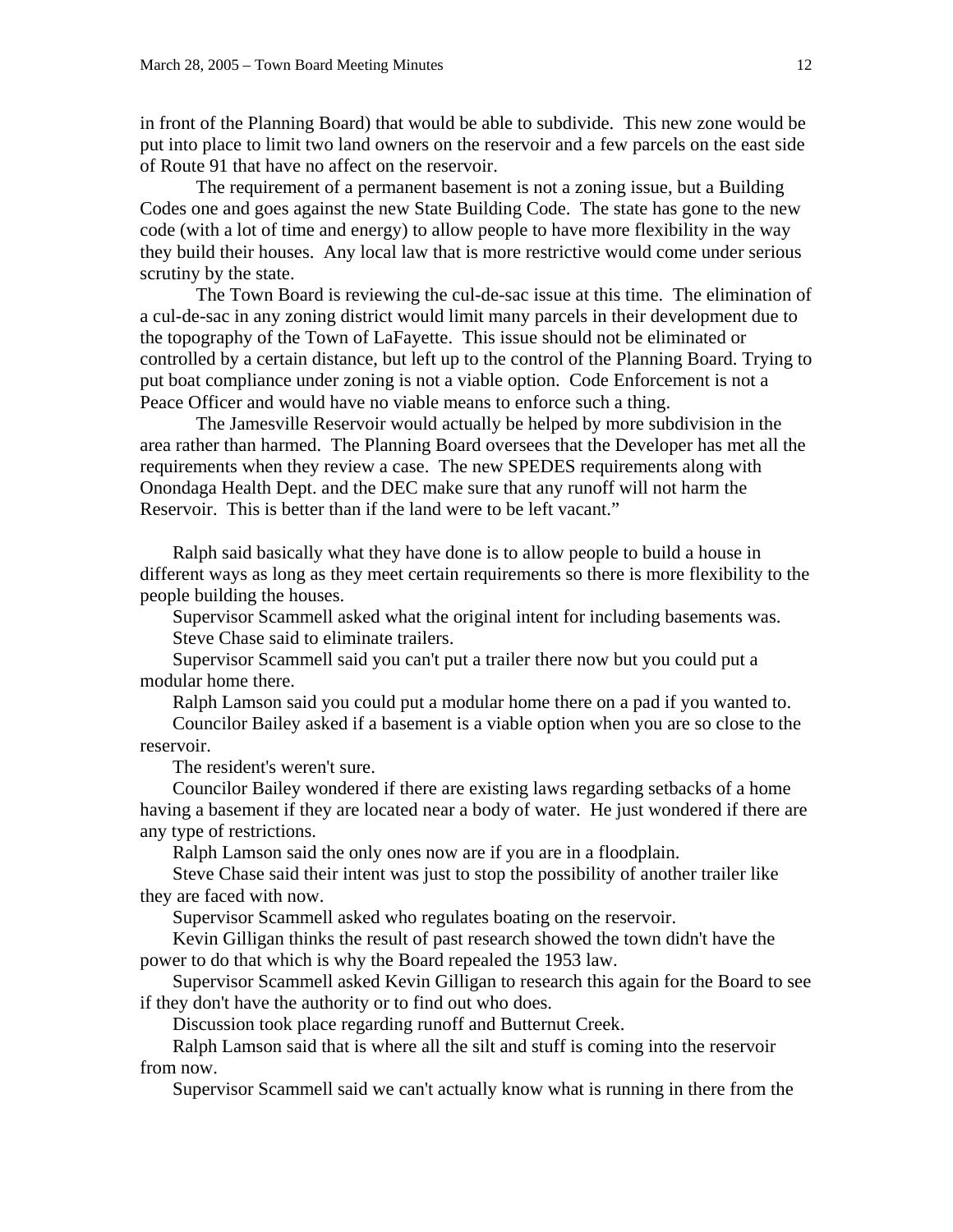vacant land. He asked if there is any farming close to the reservoir.

 Katie Bolsei said not in that area. Further up Butternut Creek there is some. That is one reason they are faced with the problem of the silt, etc. now as there hasn't been any regulations in the past.

Councilor Knapp said there are several farms along Butternut Creek.

 Supervisor Scammell said when a subdivision does occur, it will become under increased scrutiny with SPDES that it's not under now at all. The initial purpose of the resident's request was to restrict the density in the area around the reservoir to restrict what might run off from the properties.

 Councilor McConnell said only two parcels would be affected by this. One is the current Grove application and the other one is the Keough property. He asked if they are just trying to limit the #2 parcel as the other property is already before the Planning Board.

 Katie Bolsei said as they understand it, this would have no affect on the current application. If that application is withdrawn, then it would apply to any new application.

Councilor McConnell said this would only affect one parcel then.

 Katie Bolsei said yes but they are hopeful to stop the current application before the Planning Board now.

Supervisor Scammell asked about there being a Phase I and Phase II.

 Mary Jo Kelly said they left the option open to apply for a Phase II preliminary plat subdivision plan approval if they decide to go forward in the future. They would require preliminary subdivision approval to do a Phase II. The Phase I is being presented as a stand alone parcel subdivided into 8 lots.

 Supervisor Scammell said regarding their request for height and lighting limitations, what are our current requirements?

 Ralph Lamson said 35' is the height for residential construction which is a pretty tall house. This has to be 35' on the average all the way around.

Supervisor Scammell asked the resident's if they wanted a 35' height limitation.

 A resident said they are O.K. with what is in force right now. They just don't want it increased.

 Ralph Lamson said we don't have anything in the Zoning Ordinance about lighting. Kevin Gilligan said there are no lighting restrictions in the town at all.

 Supervisor Scammell asked if there are any other municipalities that have lighting limitations.

Kevin Gilligan thinks the Environmental Board was looking at this.

Supervisor Scammell will ask them what suggestions they might have.

 A resident doesn't think they have any issues with lighting in the area at the moment. They are just trying to think what things might arise.

 Ralph Lamson said you must also look into the enforcement of these things Supervisor Scammell thinks one of the problems with reporting the boats is that by the time the Sheriff's Dept. gets a boat in the water, the violator is gone.

 Kevin Gilligan said the Sheriff's Dept. has some jet skis they use for enforcement too.

A resident said the Sheriff's Dept. is out there once or twice a year.

 Katie Bolsei said they feel very vulnerable where they are. No one really wants to take the lead to protect their area. They are looking to the Board for any input it can give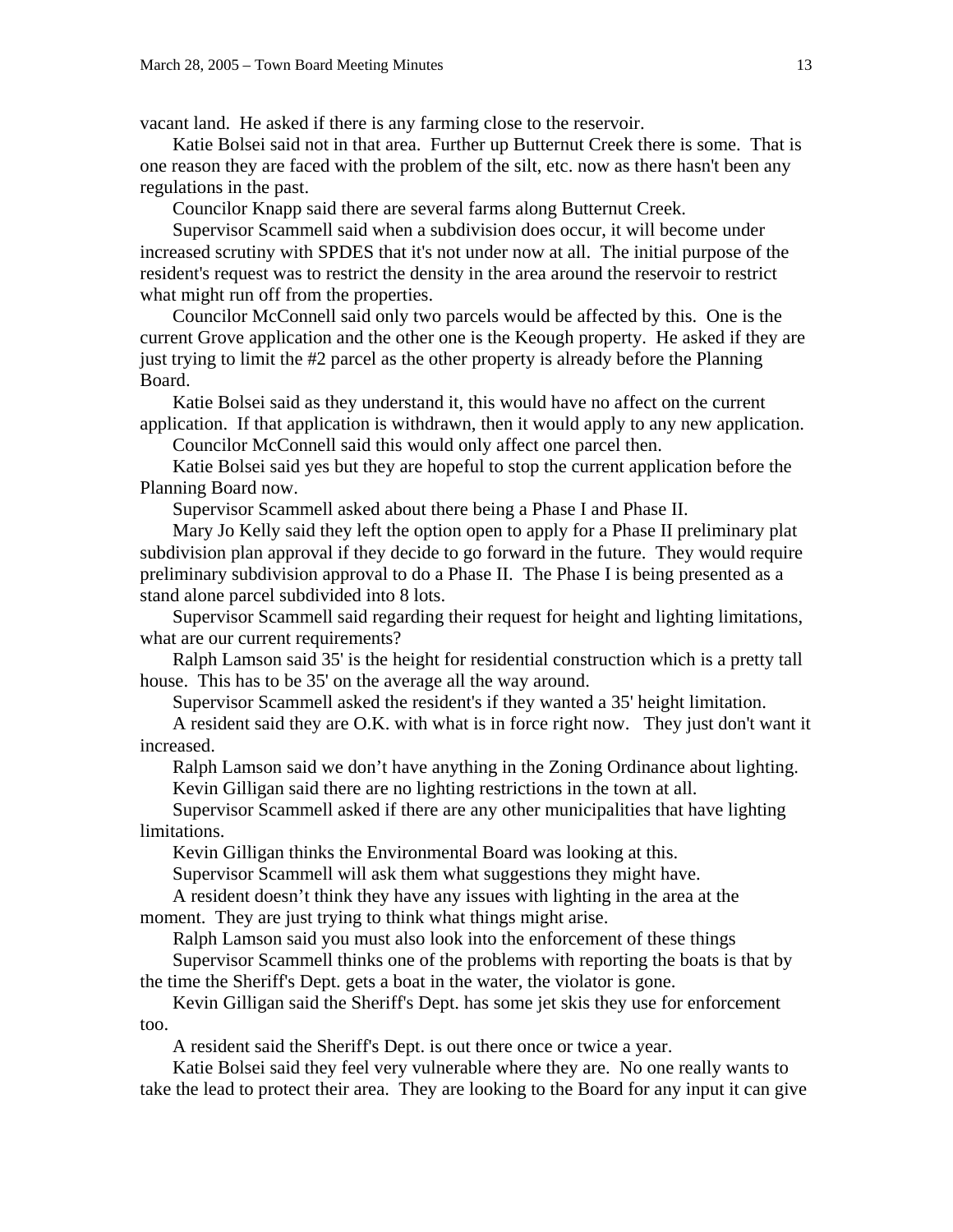to the process. People at their end of town feel they are neglected. They don't feel like their interests are being kept in mind. They are looking to create more communication.

 Leon Cook said a couple of years ago he took a boat course. NYS has a wake law. Every boat is supposed to have a registration number on it and to be registered. If anyone gets the number off that boat and calls the DEC, they will hunt the owner down and issue them a ticket if they are violating the law. Usually whoever calls it in has a couple of witnesses who saw the wake. If the wake is big enough to disturb anything on the shore or a boat tied up, it's in violation.

 Supervisor Scammell asked Leon if he could get a copy of this information. He asked where the registration number is located on the boat.

 Leon Cook said it's on both sides of the boat. It starts out NY and then the number. Supervisor Scammell asked if jet skies have them too.

Leon Cook said they sure do.

 Supervisor Scammell said if you see a boat without one of these numbers on it, do you call the DEC?

 Leon Cook said yes. The DEC is the one that gets out there quicker than anyone else. The Sheriff's Dept. can be called too.

 Supervisor Scammell asked if there are other ways to reduce density other than lot size.

Kevin Gilligan said that is usually the way to do it.

 Supervisor Scammell said if we increase the lot size to 3 acres, several of the parcels would be non-conforming.

Ralph Lamson said he thinks he found about 75 lots that would be non-conforming.

 Councilor McConnell asked if they sold a non-conforming parcel down the road, would there be an impact by this?

 Ralph Lamson said no because it's existing. When you are looking at zoning, you are trying to limit the non-conforming parcels. If you limit public access, you are putting the county park into non-conformity.

A resident said it's non-motorized vehicles.

 Ralph Lamson said that's not the way it reads. He understands what they are trying to do but he is just trying to lay out how zoning would look at it.

 A resident said they realize most of the property would not conform to their proposal but they are trying to protect the density in the future.

 Ralph Lamson said he is just trying to point out under zoning what can be enforced and what can't to help work it all out.

 Steve Chase asked if the discussion on this would only take place at Town Board Meetings or would it be discussed at some other time and place.

 Supervisor Scammell said it can take place here. This is the legislative body for this. Councilor Knapp said the Board works on it outside the meetings too.

Steve Chase said this isn't about just density. There are a lot of other concerns too.

 Councilor McConnell said in his opinion this is a process that starts here and includes input from the Planning Board and eventually there is a public hearing. This is a

process he doesn't think will be answered in a 30-day time period. Steve Chase said their intent is to just start something going.

 Supervisor Scammell said he appreciates this. He understands they have issues that are more than just density. He said he was trying to get more to the philosophy and not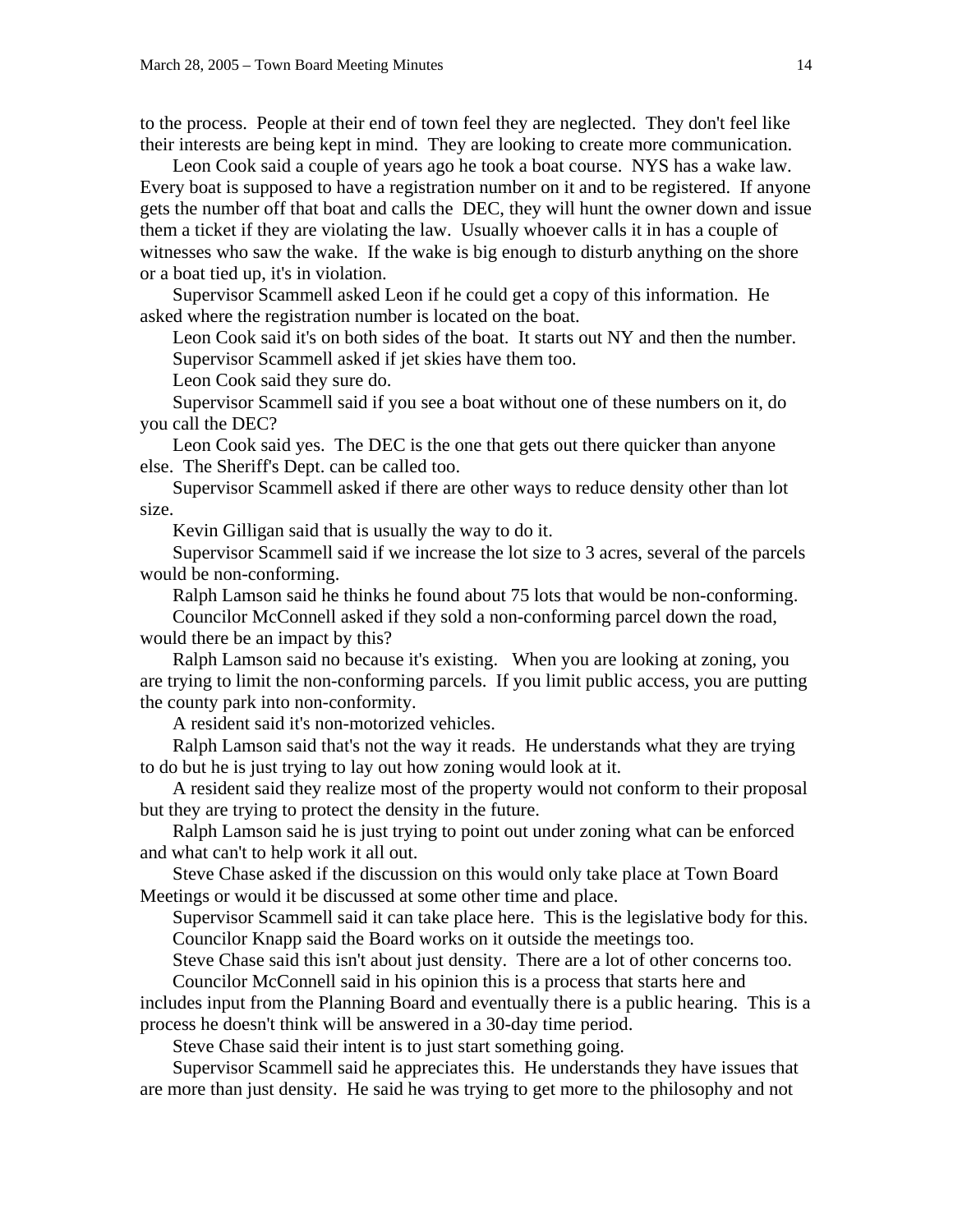just the specifics.

 Councilor McConnell said one of the issues he has given thought to is that it's more or less a restriction to their specific area rather than to the whole town. He wants to know if this can be defended down the road.

Katie Bolsei thinks their section of the town is unique.

 Councilor McConnell would agree as they have the reservoir. He asked the question last meeting about whether this was just to restrict the one development and was told no by Mr. LaTray. Now he is hearing differently.

 Paula Naselli said it's obvious that none of them want the development. This is not to impact that development as that process has already been started.

 Katie Bolsei said they are not here to put pressure on the Board. They are just here to keep informed.

 A resident said they understand there is a process to go through. They are devoted to their environment and whatever they have to do to improve and protect it.

Discussion regarding boat access to the reservoir took place.

Supervisor Scammell asked if they know where the boat access areas are.

A resident said they think the main one is off Oschner Rd.

 Supervisor Scammell said we can contact the county to see if they will do something to help us.

Councilor Knapp would suggest copying the Planning Board for their input on this.

 Supervisor Scammell will do this. He will request the Environmental Board advise us about lighting and he will give them a copy of this too as they might have some suggestions.

 Steve Chase said they are just trying to look long-term. They plan on living there for a long time. They are trying to put something together that would be good for everybody long-term. They are trying to do it the right way.

 Katie Bolsei asked what they can do about he zebra muscles. They don't know much about them.

Supervisor Scammell said he can relay this concern to the Environmental Board too.

 Katie Bolsei said she had heard if you take the water back, it will kill them. They do have access to do this.

Another resident said it's gotten really bad over the past 2 years.

Supervisor Scammell asked what the 3 biggest things that irritate them really are.

 Katie Bolsei said personally it's when it rains and she can see the mud flowing in from Butternut Creek. Another thing is the boat traffic.

Steve Chase said to see the reservoir declining, the zebra muscles, the silt, etc.

 One resident believes the items mentioned in their proposal all put additional stress on the body of water.

 Steve Chase said they have almost no mosquitoes down there because of the brown bats. They nest there and with the changes being proposed, they will be gone.

 Marshall Taylor asked if the proposed project at the Jamesville Grove fails, since it has been used as commercial property, could someone else come in and propose something commercially?

Ralph Lamson would say someone could come in and run a restaurant.

 Marshall Taylor said it's been a commercial use since 1940 so it would grandfather in.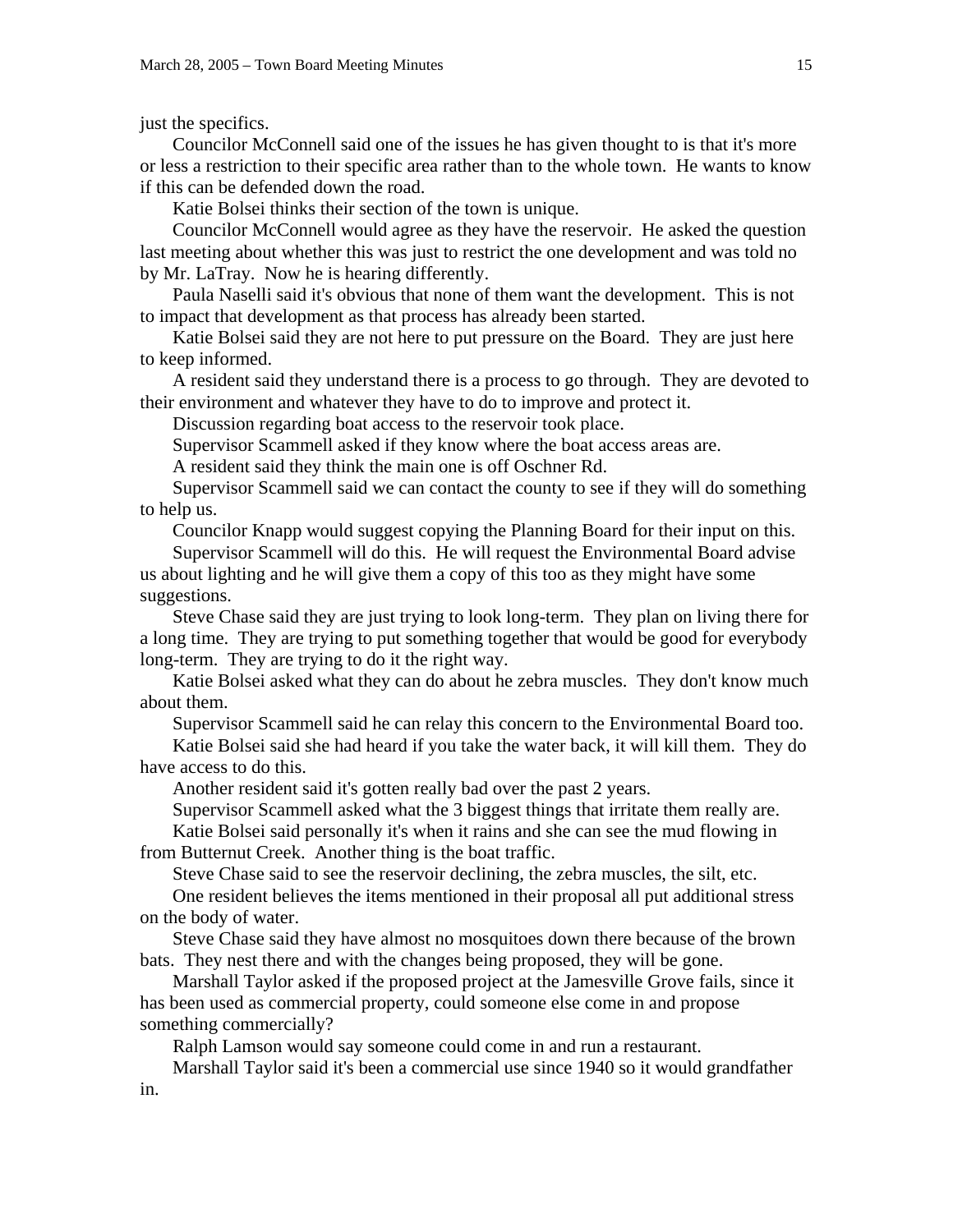A resident asked how can you put a housing development on commercial land? Ralph Lamson said you can put houses anywhere in the Town of LaFayette.

 Kevin Gilligan said the Board needs to keep in mind the Onondaga Nation Land Claim.

### **b) Simple/small subdivision Guidelines – Under Review. 1. Cul de sacs.**

 Supervisor Scammell noted the Board did make the decision to turn the cul de sacs back to the Planning Board as they do have the power to waive the length.

# **2. PB/ZBA/CEO/CCF input.**

- **3. TB review (JL).**
- **4. Fee schedule.**
- **5. NYS Comptroller's opinion (what constitutes a subdivision?).**
- **c) Corridor Plan.**
- **d) Digitized zoning map.**

# 9. **LITIGATION & OTHER LEGAL MATTERS:**

# **A. Onondaga Nation land claim**

 Kevin Gilligan said they got a copy of the papers that were filed. His firm is looking over them now and the cost will be spread among all the towns they represent so they can get something initially for all the towns to look at.

# **B. William May mobile home on Jamesville Reservoir.**

- **C. Robert Shute Route 11.**
- **D. Selective Insurance/Estate of Janay Le-Ann Davis.**

# 10. **UNFINISHED BUSINESS & ACTIVE PROJECTS:**

- **A. Cram Communications, WVOA-AM towers.** 
	- **Professional consultant sought from Clough Harbor for: impact (detuning) on Groth Road Communications Tower, site being evaluated for archeological sensitivity. 1.5.05 letter to Clough Harbour/Mona Carbonel.**

 Kevin Gilligan said letters have been sent out and a couple of quotes have been received.

# **B. ZBA request for mobile home inventory, including status.**

**C. FOCUS 2010 - Strategic Plan survey.**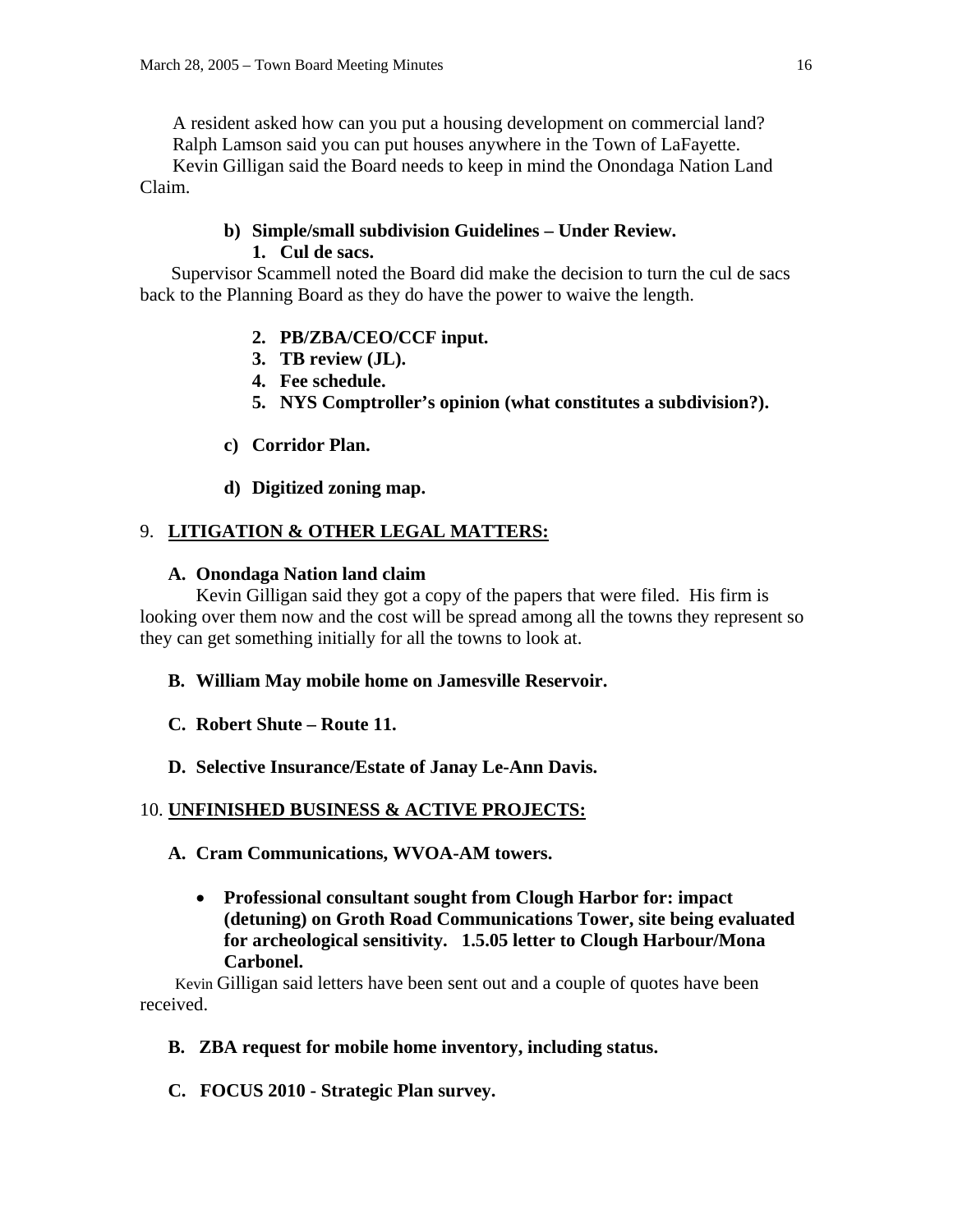Councilor McConnell said the next issue of Neighbor's East and the Town Newsletter will have articles about this in them. They have met and are polishing up the survey which will be submitted to the Board for review.

### **D. Assessors: 2006 Town-wide property revaluation.**

### **E. Pictometry (HD vs. LD) – deferred until 2006 budget.**

### **F. SPDES, Phase II (BM, RL, JN, SB, JD).**

• **Time & expense log (J. Dunkle letter).** 

 Councilor Knapp noted Andy Peebles has volunteered to be on the committee as a Planning Board Member.

#### **G. Surplus equipment list for Earth Day, 2005.**

- **1) Town Historian computer.**
- **2) Town offices (individual & general area), highway garage and community center.**

### **H. LFD Medic benefits.**

Supervisor Scammell hasn't heard anything more on the medic. The hurdle he heard is that they were working alternate weeks which wouldn't meet our requirement.

Councilor Knapp said the whole employee thing is an issue too.

 Councilor Bailey thinks the issue is if the medic is the employee of a non-profit organization or an employee of the town.

 Tom Chartrand said we don't have a position for a medic under our civil service roster and you don't know if that person is on the civil service list and employable under it. As a group they could apply and get under a commercially rated program.

Councilor Knapp will contact them about this.

Supervisor Scammell asked Councilor Knapp if this is O.K.

Councilor Knapp said yes.

 **Councilor's Knapp moved and McConnell seconded the motion authorizing the Supervisor to sign the Penflex letter regarding Mr. Kuryla's entitlement to a lumpsum payment of a Service Award as of January 1, 2005**. **Motion passed unanimously.** 

### **I. Varsity Girls Volleyball Team recognition for state championship (DK).**

Councilor Knapp will get together with Kevin Gilligan to do a resolution for this.

### **J. Other.**

 Supervisor Scammell noted Watson Greenhouse has filed the facility usage permit and submitted their insurance certificates.

 Councilor Knapp asked if the Tully Hills insurance certificate should name the Town of LaFayette as an additional insured.

 Kevin Gilligan said only if they are listed on the permit for the Stafford Park parking lot.

It was noted they weren't so this is not an issue.